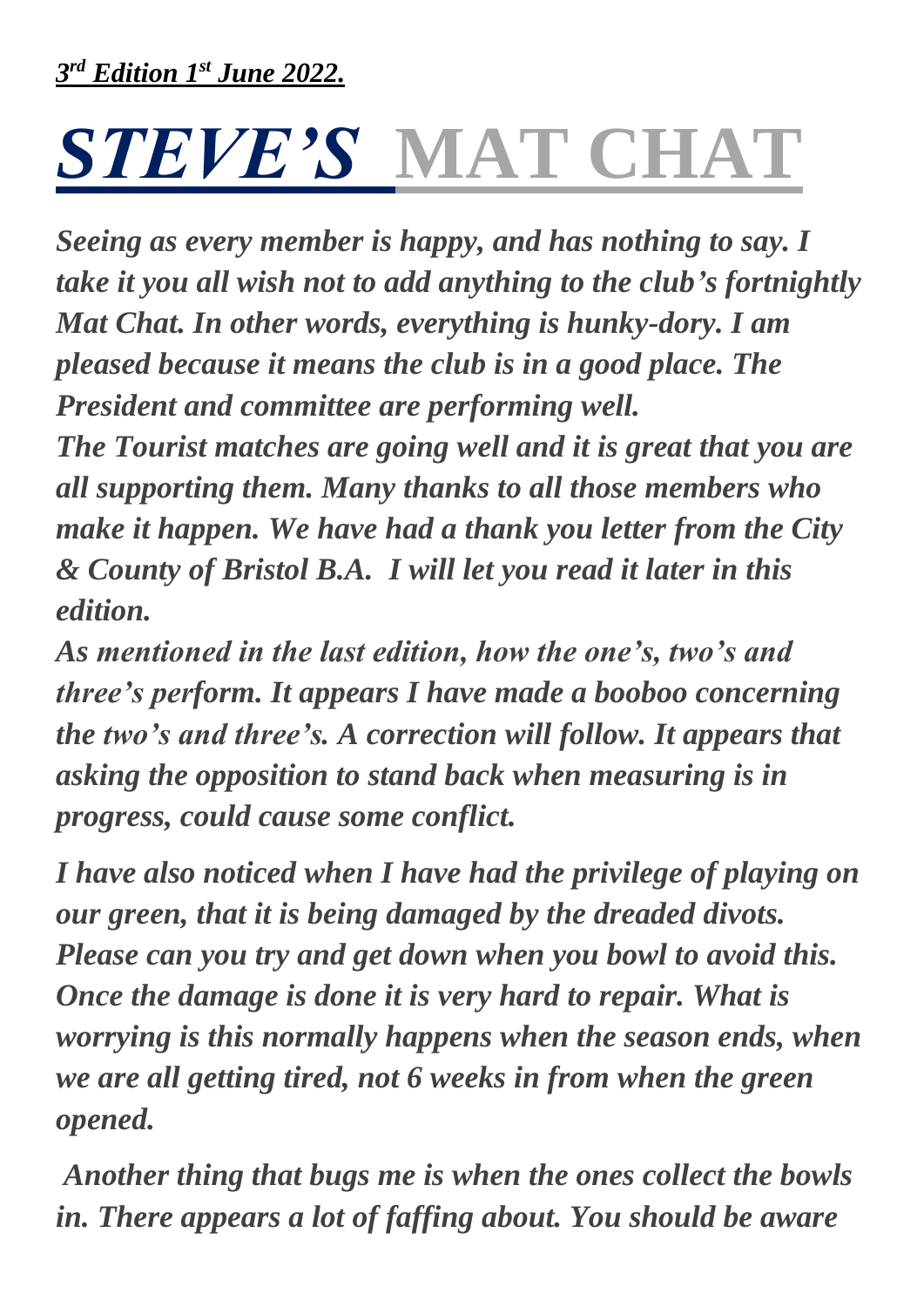*of what is happening. When it is your mat, pick the jack up and then place the mat. Everyone should help kick the bowls in. Making it easier for the one's to collect them up and allow the game to move on.*

*Everything I chat about is my view. You are all welcome to put in your two pennyworth.*

## *The Correction.*

The 2's can only hold the score cards under the following conditions. The Laws of the Sport Crystal Mark edition 3.2 states the duties of the Skip as....

### 40.1.7 The skip **must**:

#### **40.1.7.1 be responsible for the score card supplied by the Controlling Body while play is in progress**;

40.1.7.2 make sure that the names of all players of both teams are correctly entered on the score card;

40.1.7.3 record, on the score card, all shots scored for and against both teams as each end is completed;

40.1.7.4 compare and agree the score card with that of the opposing skip as each end is completed; and

40.1.7.5 at the end of the game, record on the score card the time that the game

finished and then sign their own and the opposing skip's score cards. 40.1.8 For domestic play, Member National Authorities can decide the procedures for using a scoreboard instead of one of the score cards.

**40.1.9 For domestic play, Member National Authorities can transfer the skip's duties described in law 40.1.7 to other members of the team. However, they must make sure that the duties are transferred to players whose positions, in order of play, are the same in each team.**

**40.1.10 Skips can, at any time, delegate their own powers and any of their own duties (except those described in law 40.1.7) to any other members of the team as long as they tell the opposing skip immediately.**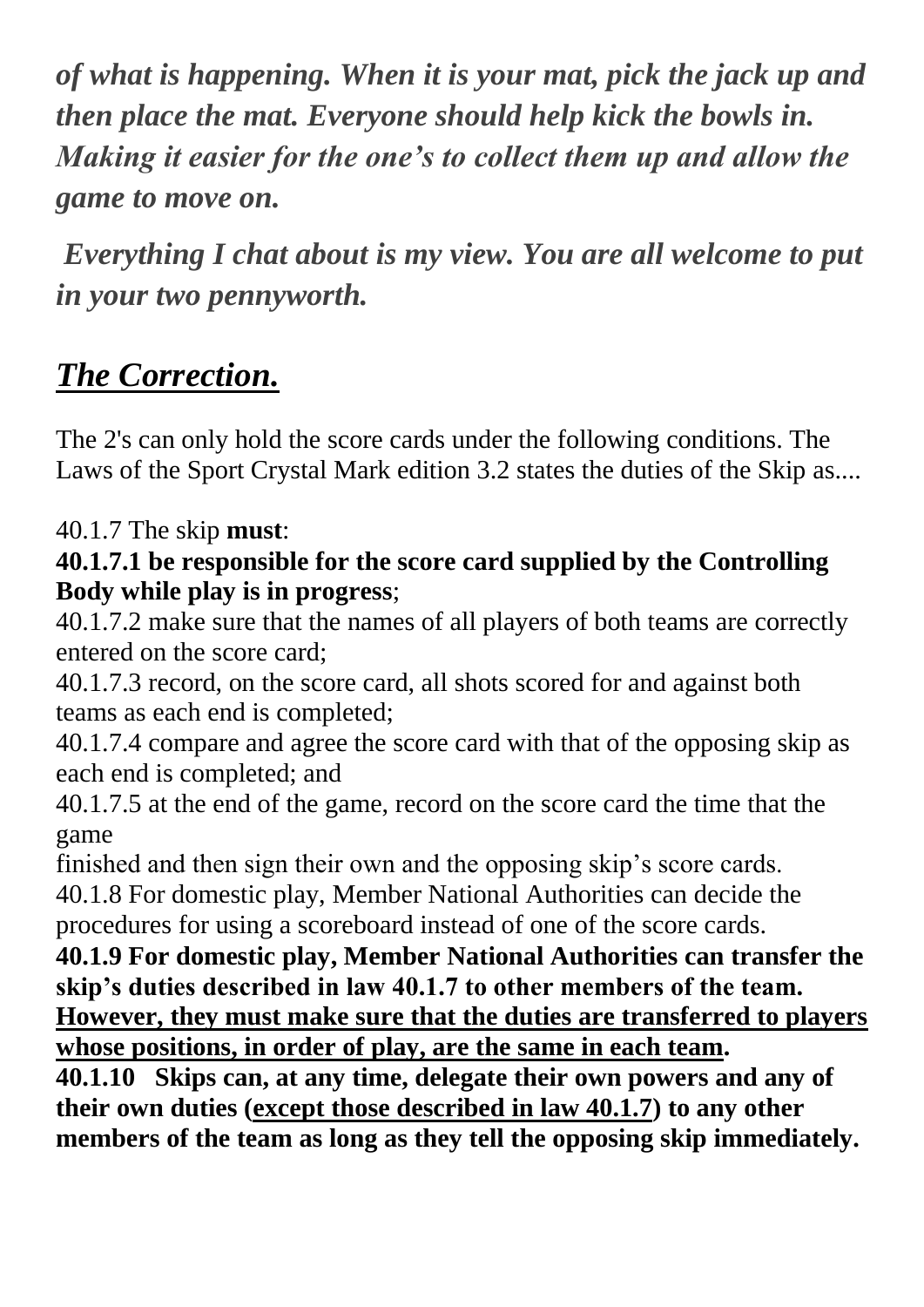2. Also, any or all Members of the team may have an input into the decision of the number of shots. It doesn't have to be the third. The Laws say....

40.2 The third

40.2.1 The third **can** measure any and all disputed shots.

40.2.2 The third can tell the skip the number of shots scored for or against their team as each end is completed.

## *The Dear Gerald Letter.*

Phone: 01454 414179 Email: dereksevers657@btinternet .com

L WOLFRIDGE RIDE ALVESTON **BRISTOL BS35 3RA** 19 KG May 2022

Dear Gerald,

Thank you very much for the warm wilcome at your curb last Sunday. We did to appreciate the decision that, in spite of the dampness, we could play with the mate down and I knowalt your green bonded beautifully.

We troroughty enjoyed the match and your chorel entertainment was abcolutely kriticant. Thank you for the picture you gave us as a mements of our visit. We shall look at that and happy memories with come Glooding back.

I wish your splendid Club a very enjoyable x Successful season.

With Kindest vegards,

Your sincercly,

President, city & County of Bristal BA  $2022$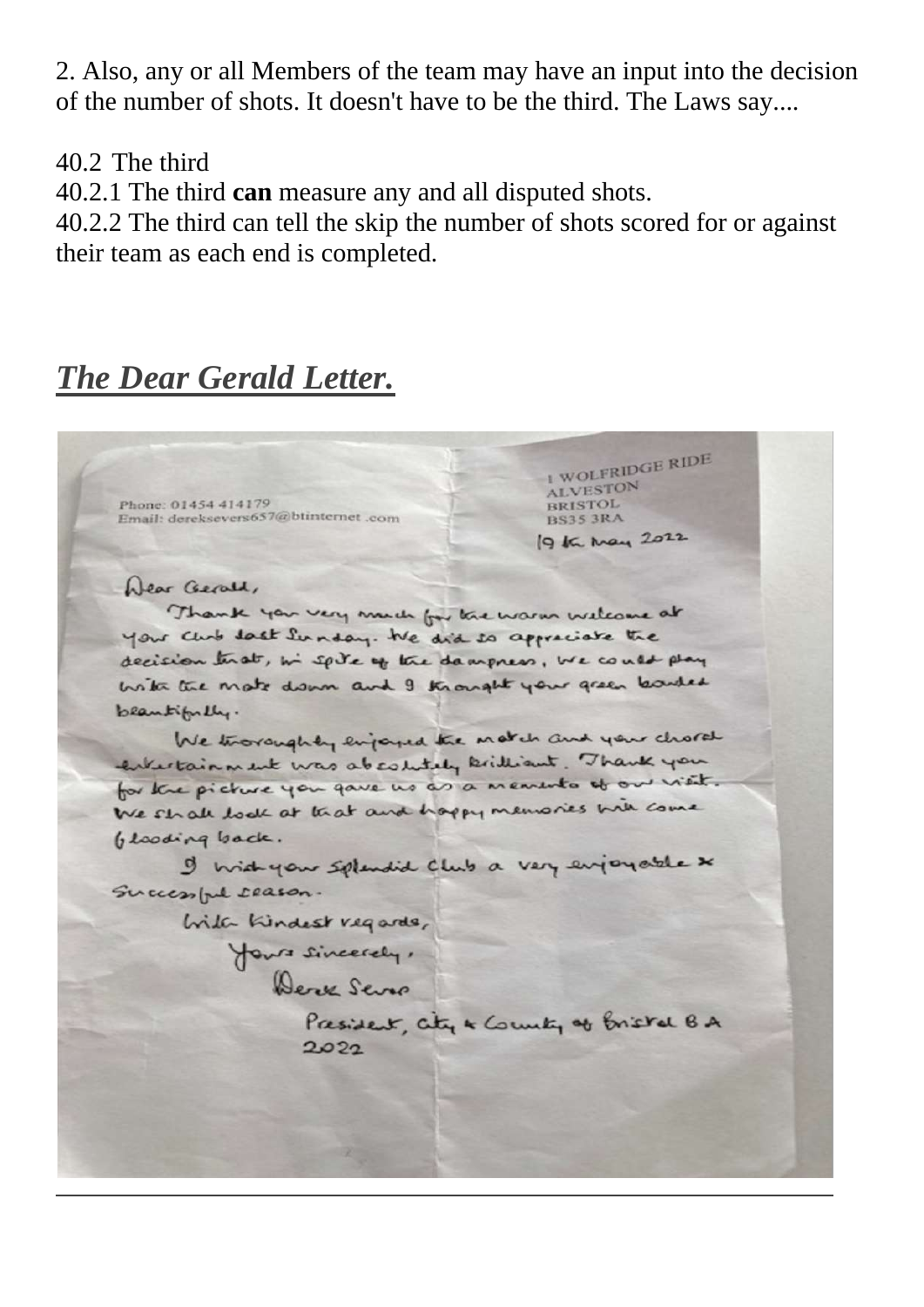**Can I say a big thank you to all of you who have played a part in making our first few tourist matches such a great success? I know that it has meant a very hectic start to the season but when you read a letter such as that from the President of our visitors from Bristol, published elsewhere in this edition, it makes our efforts worthwhile. The comments from our other visitors have been equally complimentary with references not only to the friendly welcome we extended, the quality of our green but also and quite remarkably to the Bembridge song which sent them on their way. Please continue to sign up for future tourist matches so that we can spread the load among bowlers and maintain our reputation for hospitality. Secondly, a reminder that at 2 pm on Monday the 6th June we will be marking the Queen's Jubilee Celebration with a mixed drawn Australian pair's competition. Will those who signed up or gave me their details please be at the green no later than 1.30pm. We will be playing in red, white and blue and there will be a small prize for the most elegant outfit.**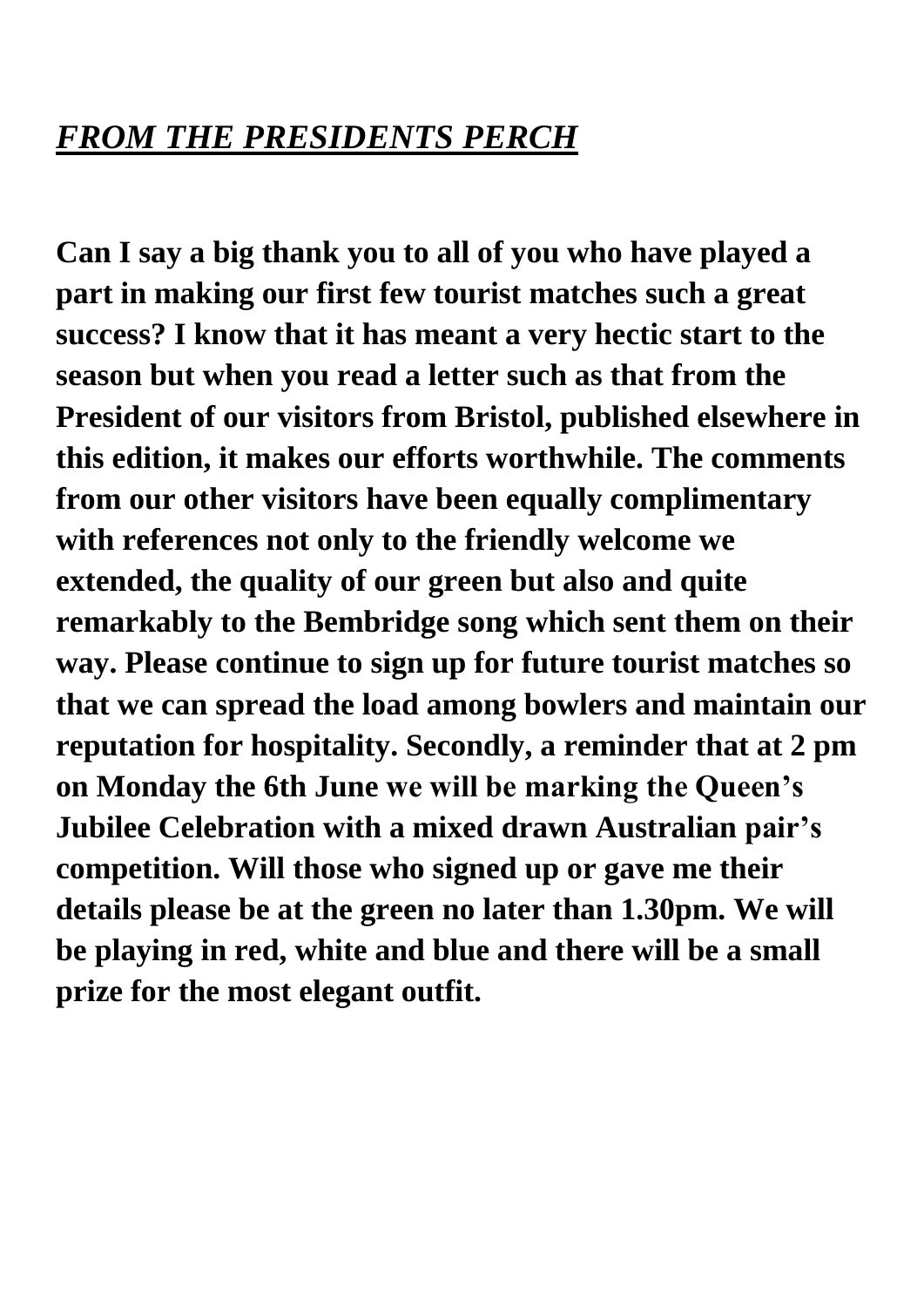## THE BOWLER'S PRAYER

Bowling's my pleasure, I'll not want. It takes me down, to play. To bowling greens, it leadeth me That first week-end in May.

My soul it dost restore again And me to skip doth make, Within the path of Willie Wood Even for my rink's own sake.

Yea, though I bowl in wind and rain, Yet will I feel no chill. For my skins are with me and My chalk, and strings me comfort still.

A rink thou hast prepared for me Where grass doth evenly grow. My bowls I dost with grippo anoint So that they will smoothly go.

Good luck and rubs then all my life, Shall surely come to me, And on that green for ever more My dwelling place shall be.

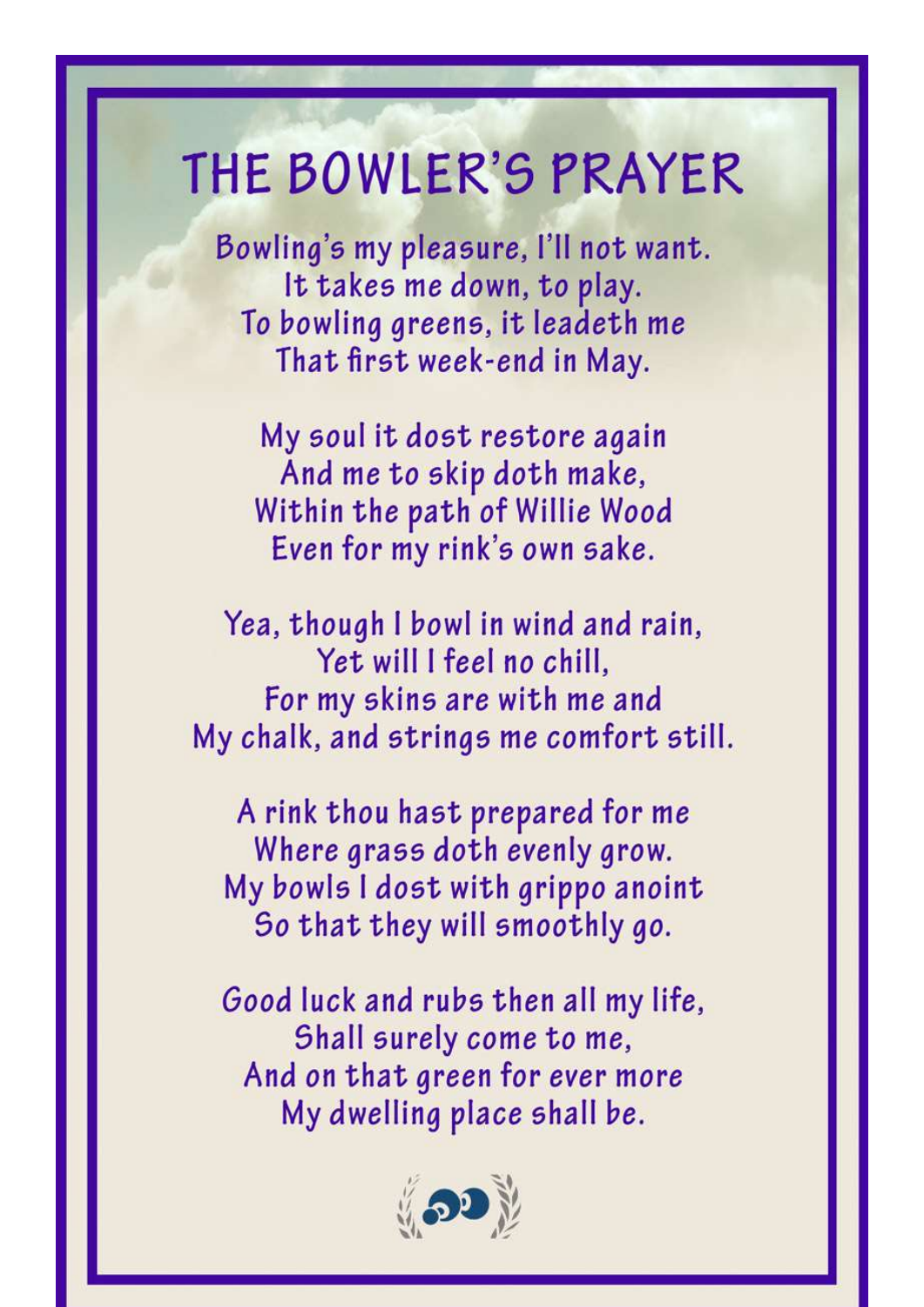## *CLUB RESULTS*

#### **MENS A TEAM**

Shanklin A v Bembridge A. O Points

Bembridge A v Ventnor A. 8 Points

#### **MENS B TEAM**

Sandown E v Bembridge B. 10 Points.

Ryde C v Bembridge B. 0 Points

#### **MENS E TEAM**

Camp Hill C v Bembridge E. 8/2 Points. 74/46 Shots

Bembridge E v Newport D. 0/10 Points. 45/61 Shots

#### **LADIES A TEAM**

Bembridge v Shanklin. Bembridge WIN 6 Points

Bembridge v Plessey. Bembridge WIN 6 Points

Bembridge v Ryde D Bembridge LOST 2 Points

#### **LADIES B TEAM**

Bembridge v Totland. Bembridge lost 0 Points

Bembridge v Shanklin. Bembridge win 6 Points

Bembridge v Ryde A Bembridge lost 0 Points

#### **LADIES EVENING LEAGUE**

Bembridge v Cowes. Bembridge

WIN 6pts

Bembridge v Shanklin Bembridge

WIN 6 pts

#### **TOP CLUB**

Bembridge Ladies v Shanklin Bembridge WIN

Bembridge Men v Ventnor Bembridge LOST

#### **LADIES COUNTY COMPS**

**Jane, Annie & Maggie won preliminary round triples comp**